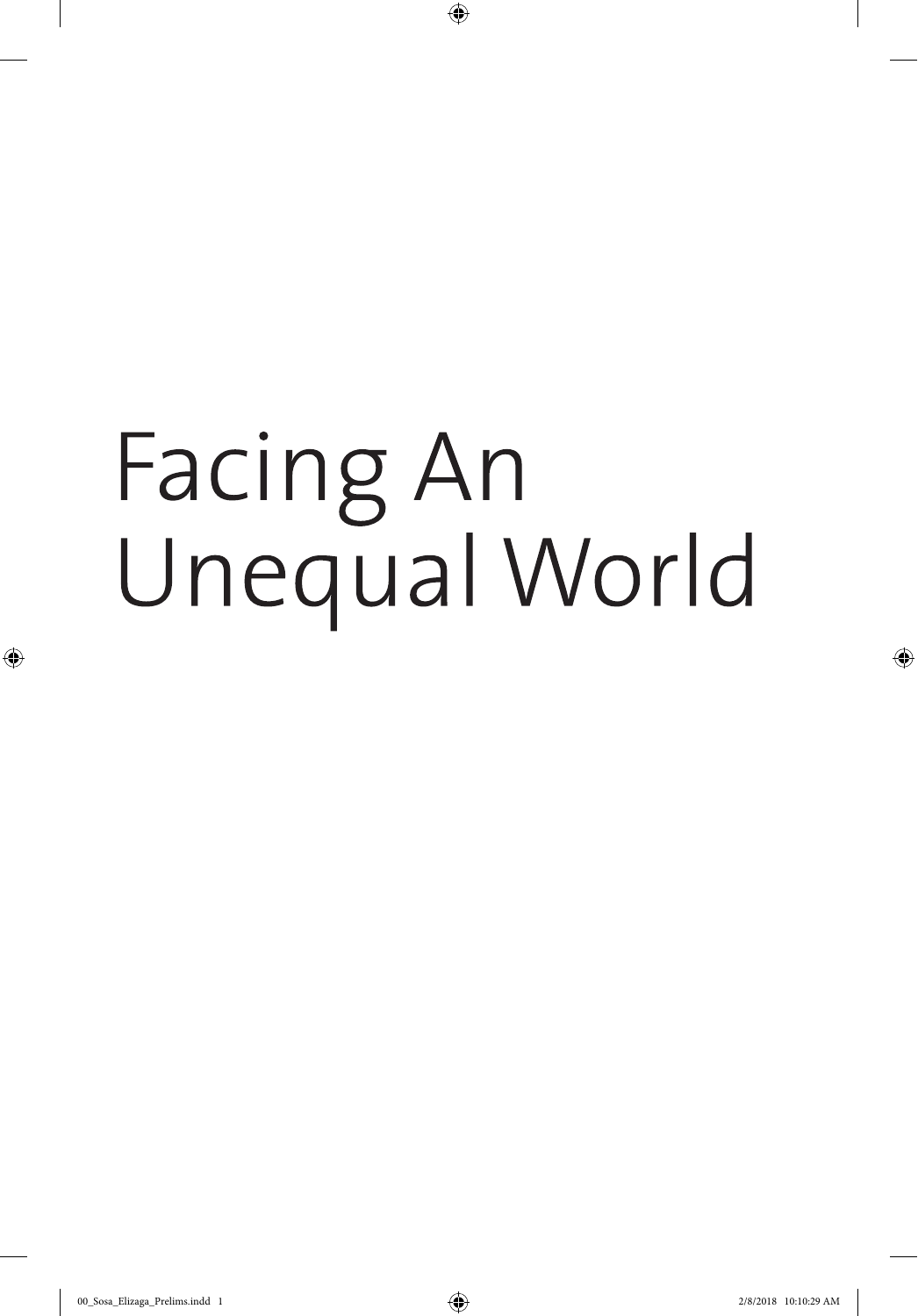## $\bigoplus$

### **SAGE STUDIES IN INTERNATIONAL SOCIOLOGY**

Series Editor Chaime Marcuello Servós (2016– ongoing) Editor, Departament of Psychology and Sociology, Zaragoza University, Spain

 $\bigoplus$ 

 $\bigoplus$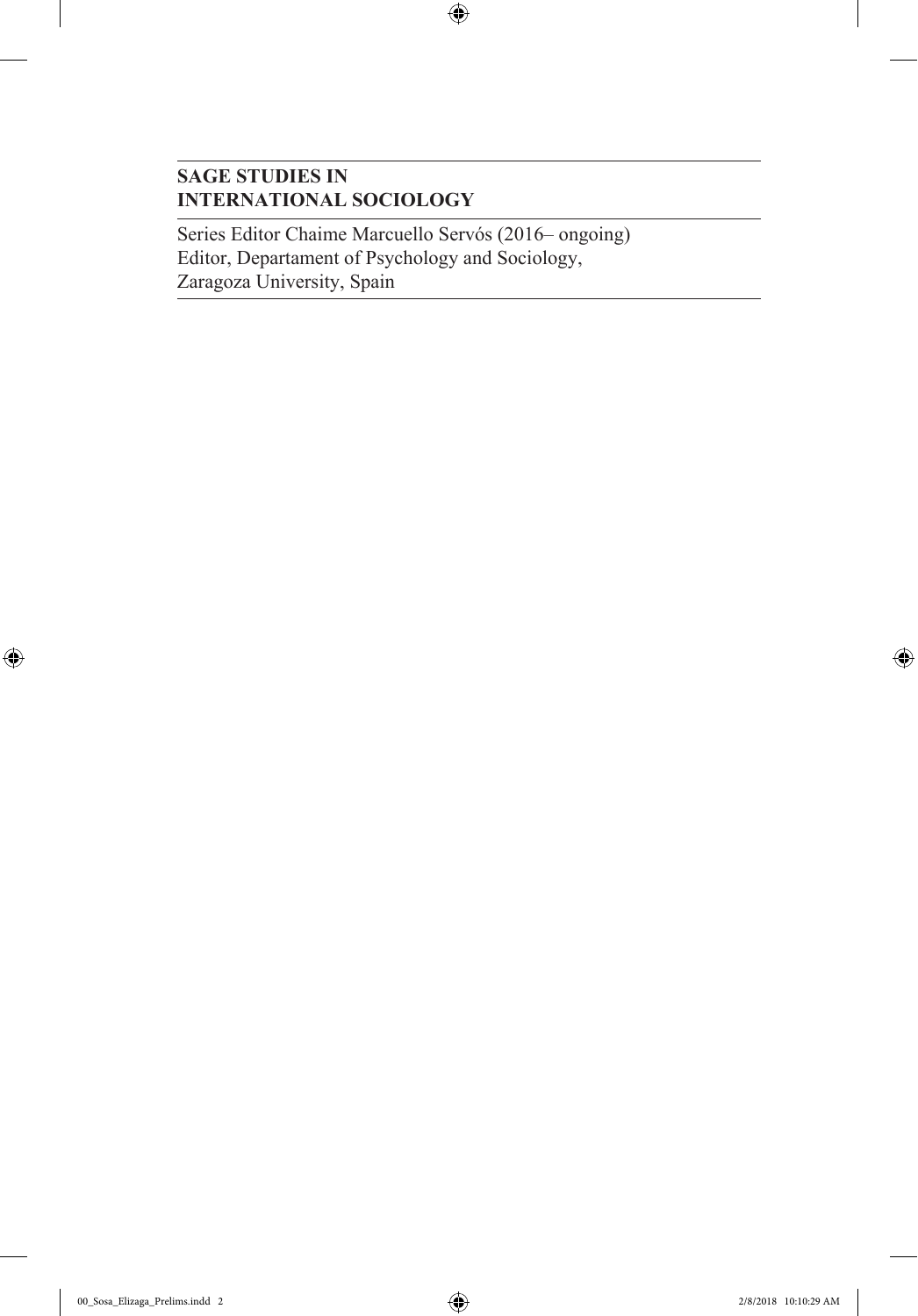# **Facing An** Unequal World

 $\bigcirc$ 

**Challenges for Global Sociology** 

Edited by Raquel Sosa Elízaga

SSIS SERIES SAGE STUDIES IN INTERNATIONAL SOCIOLOGY: 64

Los Angeles | London | New Delhi<br>Singapore | Washington DC | Melbourne

**SSAGE** 

00\_Sosa\_Elizaga\_Prelims.indd 3 2/8/2018 10:10:30 AM

⊕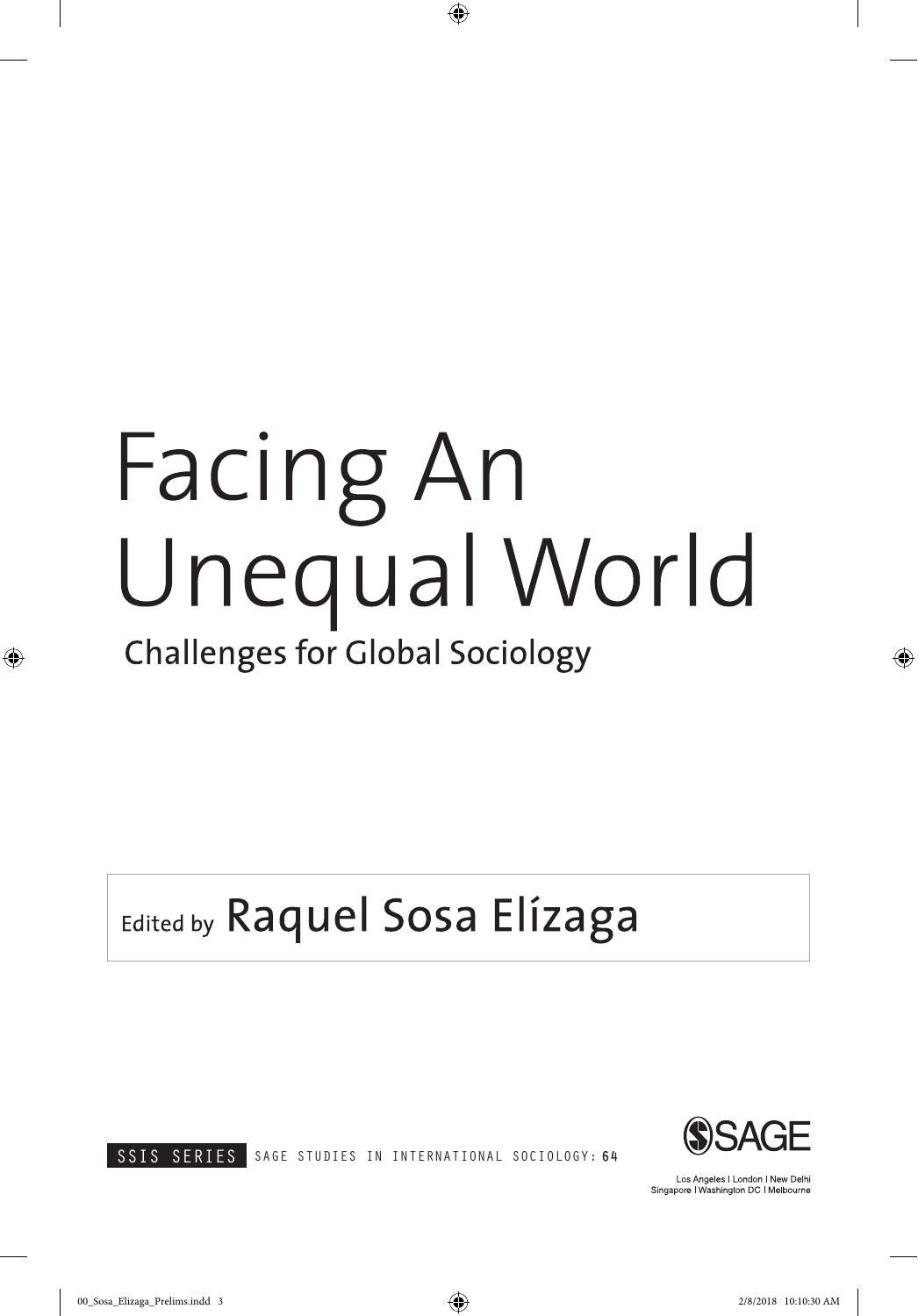

Los Angeles | London | New Delhi Singapore | Washington DC | Melbourne

SAGE Publications Ltd 1 Oliver's Yard 55 City Road London EC1Y 1SP

◈

SAGE Publications Inc. 2455 Teller Road Thousand Oaks, California 91320

SAGE Publications India Pvt Ltd B 1/I 1 Mohan Cooperative Industrial Area Mathura Road New Delhi 110 044

SAGE Publications Asia-Pacific Pte Ltd 3 Church Street #10-04 Samsung Hub Singapore 049483

Editor: Robert Rojek Editorial assistant: Catriona McMullen Production editor: Katherine Haw Copyeditor: Christine Bitten Proofreader: Lynda Watson Indexer: Charmian Parkin Marketing manager: Susheel Gokarakonda Cover design: Wendy Scott Typeset by: C&M Digitals (P) Ltd, Chennai, India Printed in the UK

Editorial Arrangement and Chapter 1 © Raquel Sosa Elízaga 2018 Chapter 2 © Saskia Sassen 2018 Chapter 3 © Ari Sitas 2018 Chapter 3 © Göran Therborn 2018 Chapter 5 © Harold Kerbo 2018 Chapter 6 © Habibul Haque Khondker 2018 Chapter 7 © Carlos Walter Porto-Gonçalves 2018 Chapter  $8 \circ$  Keng-Ming Hsu and Hsin-Huang Michael Hsiao 2018 Chapter 9 © Chizuko Ueno 2018 Chapter 10 © Susan A. McDaniel 2018 Chapter 11 © Hiroyuki Torigoe 2018 Chapter 12<sup>©</sup> Jean-Michel Bonvin 2018 Chapter 13 © Ana Esther Ceceña 2018 Chapter 14 © Sarah El Jamal and Sari Hanafi 2018 Chapter 15 © Walden Bello 2018 Chapter 16 © Edgardo Lander 2018 Chapter 17 © Grace Khunou 2018 Chapter 18 © Paulo Henrique Martins 2018 Chapter 19 © Chih-Jou Jay Chen 2018 Chapter 20 © Peter Alexander 2018 Chapter 21 © Aylin Topal 2018 Chapter 22 © José Esteban Castro 2018

First published 2018

⊕

Apart from any fair dealing for the purposes of research or private study, or criticism or review, as permitted under the Copyright, Designs and Patents Act, 1988, this publication may be reproduced, stored or transmitted in any form, or by any means, only with the prior permission in writing of the publishers, or in the case of reprographic reproduction, in accordance with the terms of licences issued by the Copyright Licensing Agency. Enquiries concerning reproduction outside those terms should be sent to the publishers.

#### **Library of Congress Control Number: 2017946093**

#### **British Library Cataloguing in Publication data**

A catalogue record for this book is available from the British Library

ISBN 978-1-5264-3556-9 ISBN 978-1-5264-3557-6 (pbk)

At SAGE we take sustainability seriously. Most of our products are printed in the UK using FSC papers and boards. When we print overseas we ensure sustainable papers are used as measured by the PREPS grading system. We undertake an annual audit to monitor our sustainability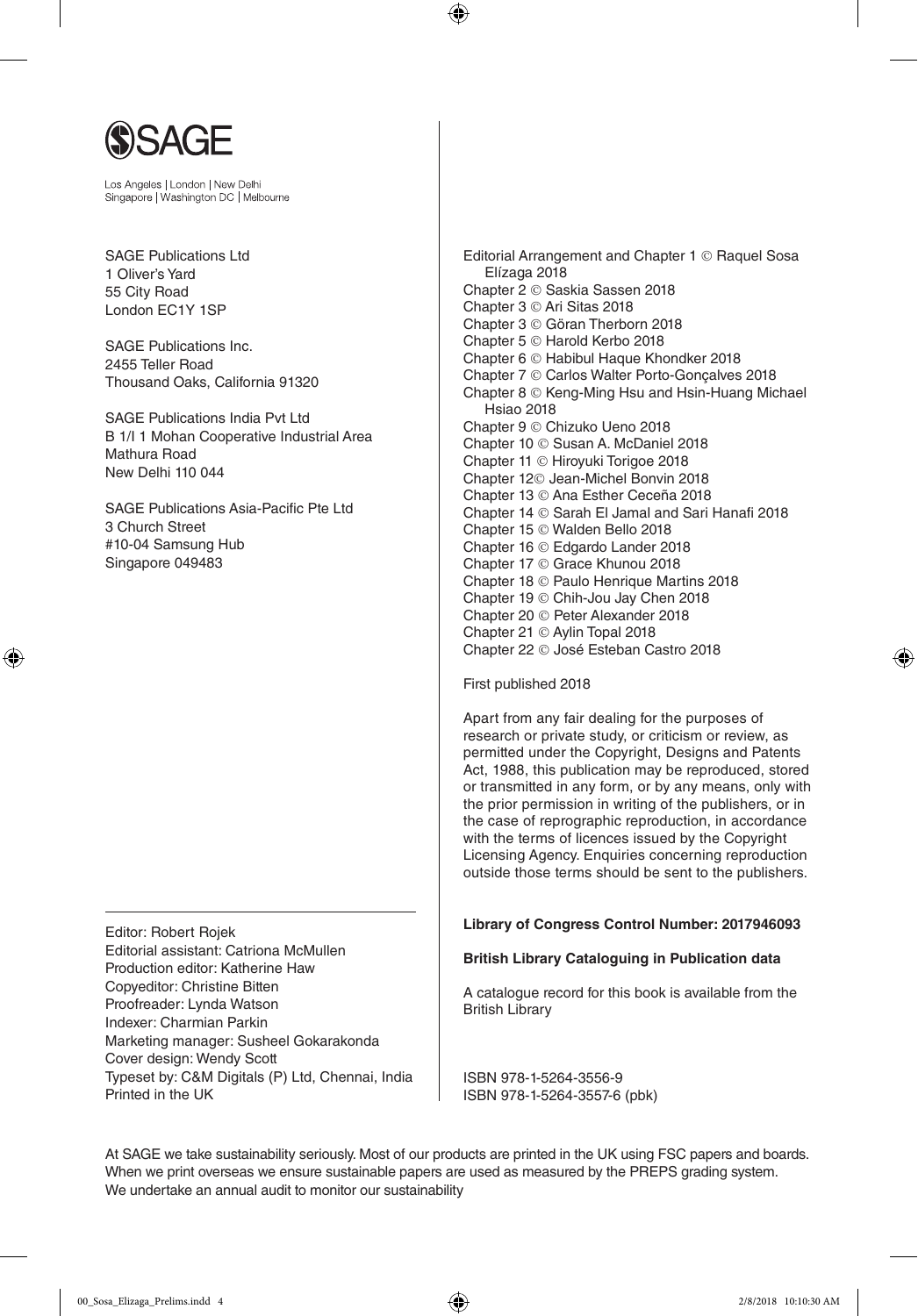⊕

## 1

# Introduction

#### *Raquel Sosa Elízaga*

In July 2014, more than 4000 sociologists met at Yokohama to exchange views and research findings on the crucial challenge of the 21st century – the confrontation and eventual elimination of the processes of structural inequality that affect millions of human beings today.

According to the proceedings of this Congress, we have been able to confirm that the instability and uncertainty that characterize the world today can be roughly explained by the existence of an immense and vertiginous accumulation of wealth by a few, which in turn has precipitated the dispossession, impoverishment and exclusion of millions of human beings in all latitudes of our planet.

Even though it is true that not a single society has ever been free of the burden of this ballast, vast evidence confirms that throughout the 20th century, particularly in its last three decades, as well as from the beginning of the 21st century, deterioration in life's conditions for nearly a third of the world's inhabitants has been aggravated by a tragic combination of new forms of accumulation and dispossession, war, all sorts of violence, massive population displacements and migration, socio/ natural disasters associated to climatic change, and the neglect, relegation or even dismantling of models of social organization centered on the value and defence of common and public services and institutions. In this context, the accumulation and overlap of all types of injustice not only complicates or impedes the realization of legitimate aspirations and rights of the inhabitants of the earth to live in a dignified manner, but it also condemns thousands of defenceless human beings to death.

It thus becomes clear that these years' international scenario is an image of violence, power struggles, intolerance, unlimited greed and unimaginable lacks. And then, if we are aware of the destruction and devastation of natural resources, essential to life, by water contamination, wasteful use and confrontation over the control of oil and minerals, the overcrowding of urban settlements, massive migration, the destruction of important cultural

◈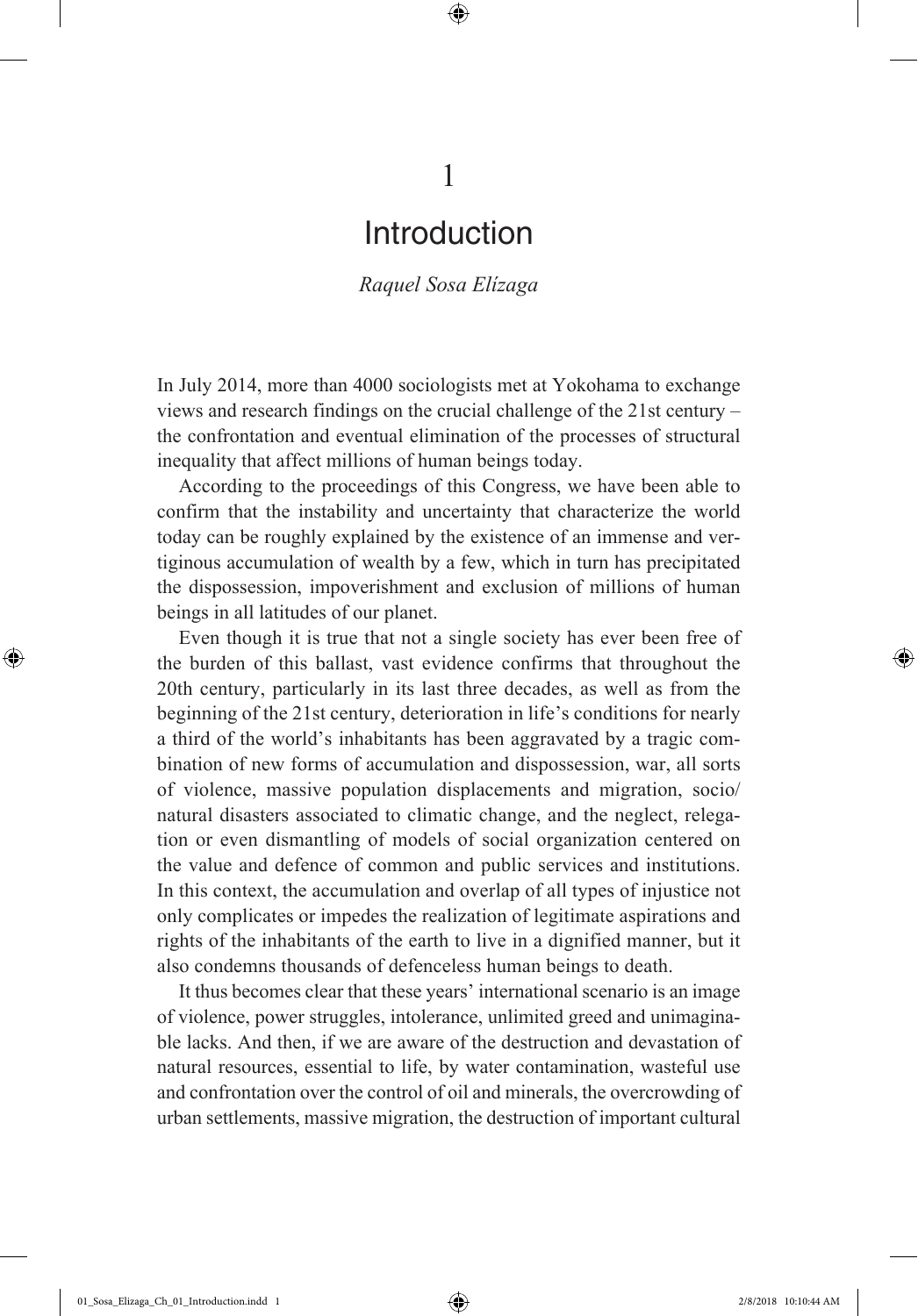⊕

resources and of the world's heritage, we cannot but be alarmed and feel obliged to contribute not only with explanations, but also with as much as we can to surmount a human crisis that threatens every living being on Earth.

The inequality in the recognition of ethnic or gender differences, preferences or orientations, access to indispensable goods and services for the existence of a dignified human life, as well as the constraints in the access to symbolic assets, generate violence and deepen social conflicts. At the same time, survival in extreme situations and war increases the exclusion of vulnerable groups and, consequently, adds to inequality. It also appears that the mechanisms used to apply new global designs, such as multilateral and bilateral agreements for free trade have greatly contributed to inequality, as they grant benefits to capital, but limit the rights of the people. When capital can move freely, while people are repressed if they attempt to do likewise, the correlation between forces is radically altered in favour of capital, and workers cease to be able to negotiate collectively; thus, greater inequality is generated.

To make an accurate diagnosis of the present phenomenon of inequality, as well as the oppression and the risks that contemporary societies face, is an urgent collective task, way beyond the scope of academic sociology. The contribution of experts, wherever they may be found (in academia, governments, civil and social organizations), is required, but above all, it is also equally urgent that we manage to listen to the voice of citizens and communities. In a certain sense, the knowledge of the difficulties being faced by millions of human beings today should lay the foundations of an ethical crusade, in order to reach a common understanding of the true, present and future meaning of sustainable life, with the restoration and prevention of further destruction of natural resources and common goods; equal distribution of wealth; respect, inclusion and tolerance for diversity; exercise of individual and collective basic rights; recognition of community and people's autonomy and rights; the respect for identity, liberty, creativity and the principle of solidarity as the basis of alternative forms of coexistence.

Aware of the risks produced by the destruction of the social fabric, the state of neglect suffered by millions of human beings that barely survive, and the magnitude of the deficiencies that prevent most of the human beings from realizing their imagination, intelligence and sensitivity potential in order to achieve an improvement in their living conditions, their families and their communities, the United Nations issued a statement in the year 2000. Supported by 147 governments, it established the Millennium Goals, which

◈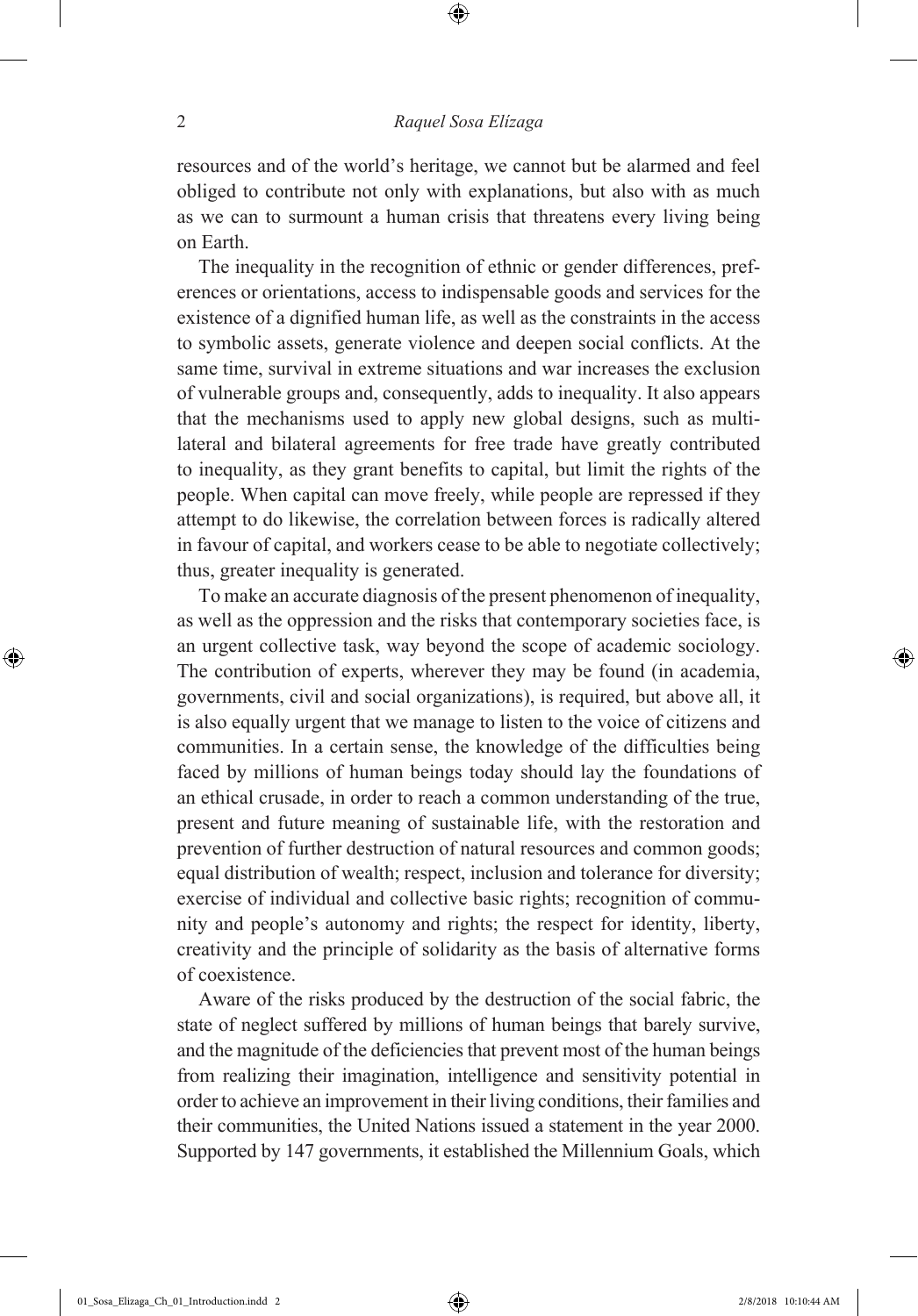⊕

were meant to be fulfilled by the year 2015 (UN, 2000). Although this initiative has drawn criticism because it is considered to be the *minimal point*  of departure for governments, since it only deals with the consequences – extreme poverty, childbirth mortality, the spread of HIV/AIDS, to mention but a few of its objectives – and not the deeper roots of inequality, it has really contributed to make a larger public aware of some of the more alarming aspects of this phenomenon. Specifically, the Millennium Goals have proved to be an inspiration for sectors that, one way or the other, have the power to determine the future of their countries through governing the processes of decision making and the design of public policies. Additionally, in recent years, we have witnessed important initiatives that share the concern about the need to transform and radically improve life on the planet. Among other valuable contributions to this debate, we must recognize that of the World Social Forum, which gathered nearly 60,000 people in 2011 in Dakar, in order to discuss and confront possibilities and alternatives for a better life on Earth (WSF, 2011). On the other side of the planet, the World People's Conference on Climatic Change and the Rights of Mother Earth, held in Cochabamba, Bolivia in early 2010 (Acuerdo de los Pueblos, 2010) also constituted a milestone in the promotion of alternatives that can guarantee both the continuity and dignity of human beings, and the respect and care of nature.

This is the context in which the latest International Sociological Association's contribution has taken place. An incredibly sensitive community of academics and professionals such as the International Sociological Association, aware of these social transformations in the world, could not be absent from this debate. The great tradition of multi, inter and transdisciplinary works in which the most complex problems of the present-day world are addressed; its unique condition of being academically, scientifically, regionally, institutionally and organically plural have made our Association ideally qualified to face the challenge of contributing to this international debate.

Out of the enormous effort made by the Program Committee during the years 2010 and 20141 both the plenaries and this book were originally organized in five major topics:

### **The dimensions of inequality: Configurations of structural inequalities and structures of power**

Inequality in the world includes multiple dimensions and appears as an increasingly complex phenomenon, one which is difficult to unravel.

◈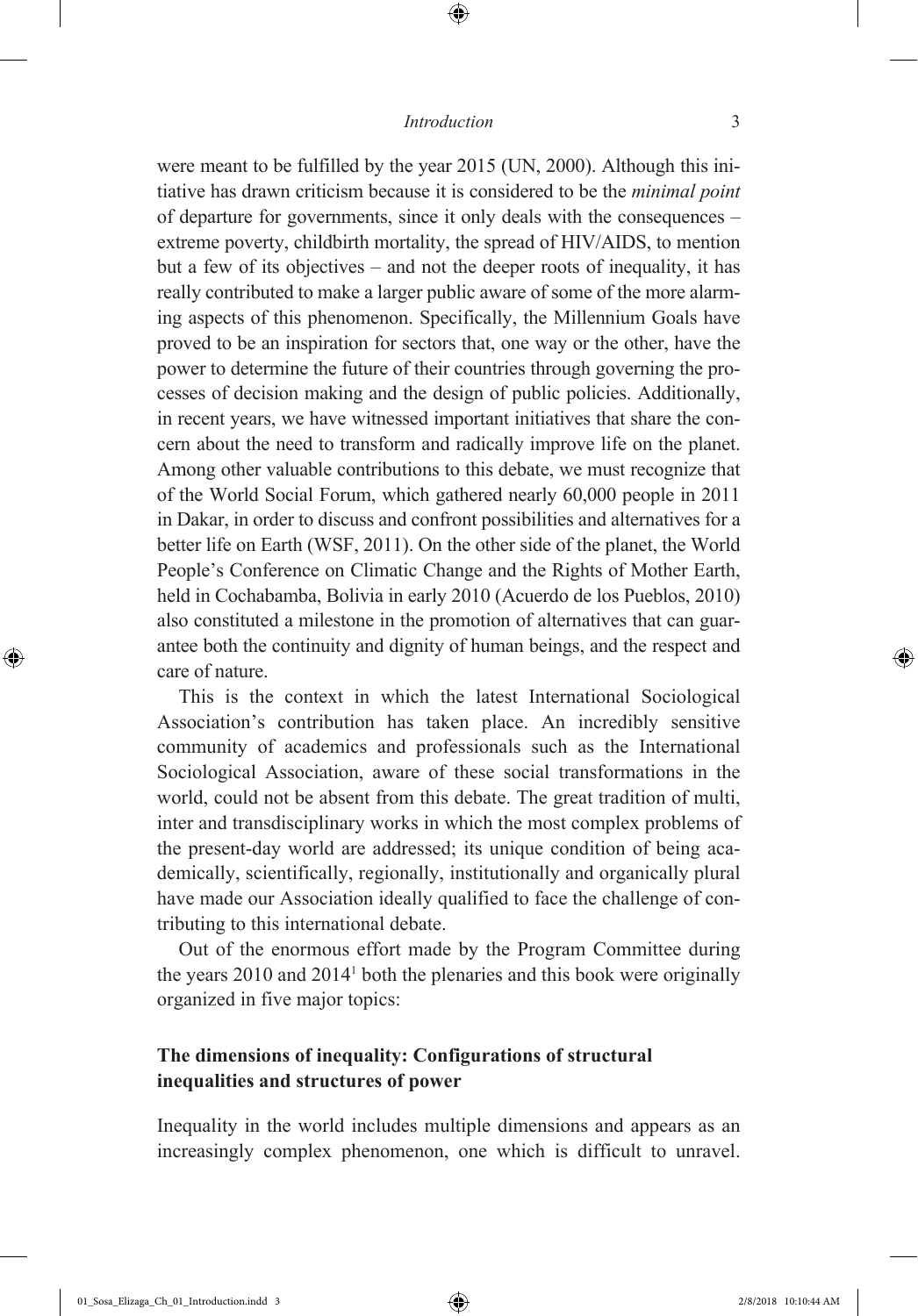⊕

It can be measured in terms of gender, family, community or generation; distribution of income or human development; gender preferences or orientations, cultural diversity, ethnic origin, national or regional; migratory status, displacement or refuge; dispossession, deterritorialization or impoverishment; access to goods, services or resources; vulnerability due to situations of natural disaster, war or violence; the double pain suffered by women, indigenous people, the youth, migrants and displaced, among many others, caused by violence and exclusion; deprivation from the exercise of the rights of citizenship and sovereignty. It is a fact that inequalities overlap and aggravate in the world, while experts find it increasingly difficult to identify and name the links among its different dimensions and dynamics. In this sense, for example, we cannot obviate that racism has become a device for the naturalization of inequalities, as for the unequal, hierarchical construction of different forms of knowledge, so that knowledge proceeding from the more favoured members in today's unequal society is considered privileged or superior. Similarly, if we refer to *dispossession* to give but two examples, we cannot ignore the seriousness of the deeply unequal appropriation/use/exploitation of the natural resources of a planet with limited load capacity, where the abundance of some is only made possible by the deficiency of others.

#### **Conceptions of justice in different historical and cultural traditions**

We are at a stage of human history where the accumulation of knowledge on different expressions of social and institutional organization, the formulation of concepts, categories and models must face the great challenge of explaining and contributing to the solution of crises in practically all aspects of social life. The scopes and consequences of such crises are unpredictable, but they undoubtedly test our capacity to sustain, question, propose and imagine different paradigms of civilization.

These paradigms allow us to analyze the development of different ways of territorialization of social life, based on the recognition and inclusion of those who have been excluded from the main streams of development; as well as to set principles and values conducive to a more harmonious and sustainable reproduction of our communities. This is the direction in which the analysis and proposals formulated by a significant group of authors (Esping-Anderson, 1990; Quijano, 1990; Wallerstein, 1996; Bourdieu, 2003; De Souza Santos, 2006; Harvey, 2006; Therborn, 2006; Sen, 2010; Amin, 2011) have established strong bases for contemporary debates,

◈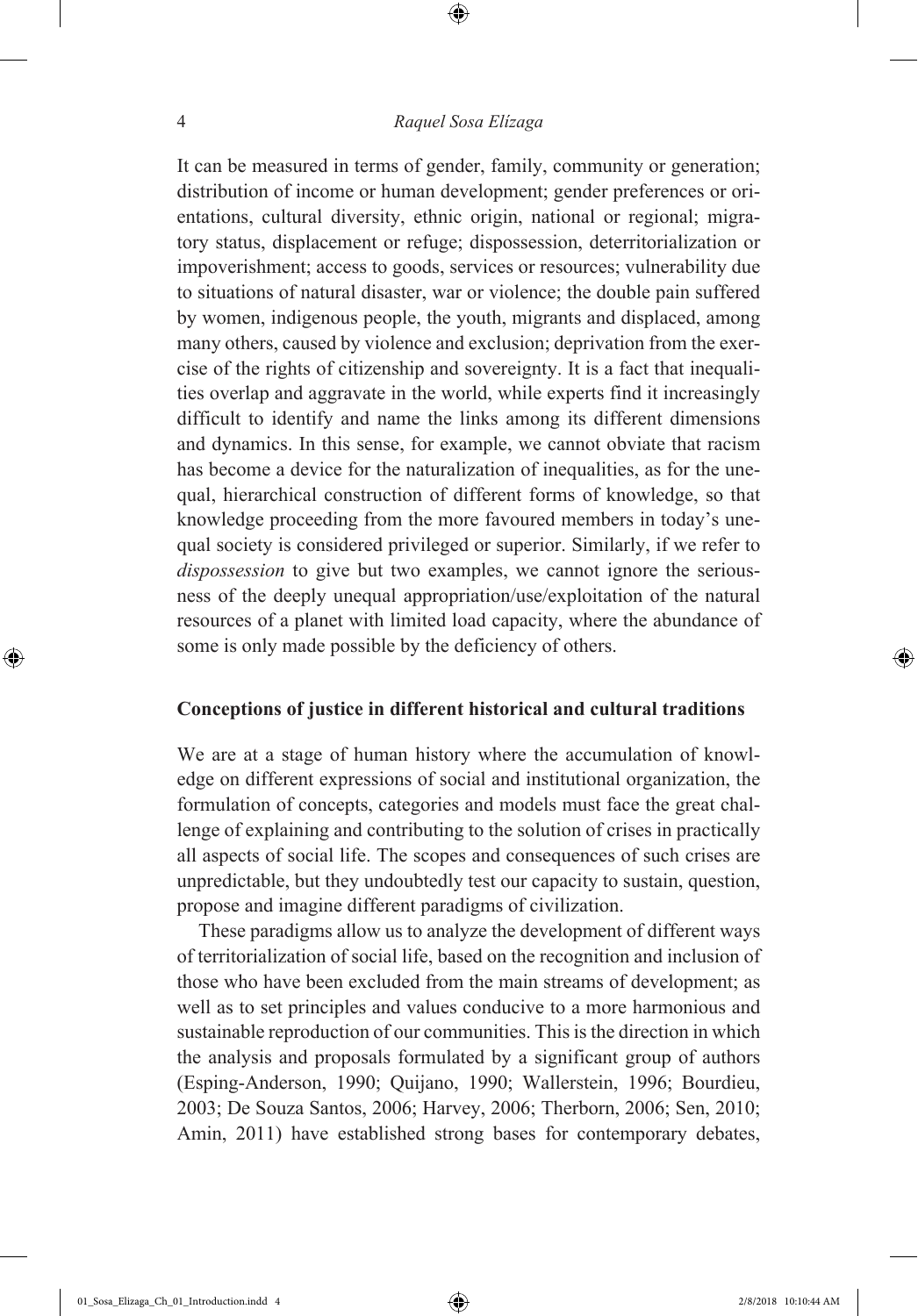⊕

and so illuminate our hopes of contributing to propose conditions for the survival in dignity and peace to the human beings who inhabit our planet.

But such paradigms must also cast a view on recent developments that may force us to reconsider concepts associated to an integrated society, social development, and a universal understanding of justice.

#### **Conflicts on environmental justice and sustainable future**

In a world where different perspectives of organization, the availability and distribution of the work force, ways and means of production, distribution and exchange of goods and services, ideologies and knowledge are articulated and/or confronted; where millions of human beings suffer from conflicts where their integrity is threatened, or are forced to abandon their homes in disaster zones; in which young people, women, migrants and members of originary peoples suffer a double pain caused by exclusion and violence; in a world where strategies for power, resistance and search for alternatives are formulated and practiced at all levels, the knowledge of the processes through which inequality is generated, reproduced or intensified is both complex and intriguing. It presupposes the identification of spatialities and temporalities in order to understand the scope of conflicts, confrontations, ruptures and discontinuities. The fields in which inequality is expressed are also meaningful, as they include science and law, as well as art and culture. Inequality also presupposes the organization of resistance, the formation and consolidation of social movements, the creation of languages and networks, building imaginary scenarios. True and deep knowledge of the processes of construction and possible deconstruction of inequalities, as well as of the individual and collective actors that produce or confront them, is urgent in order to prevent policies and practices that have either generated or aggravated them.

#### **Social injuries of inequality**

The fulfillment of the Millennium Goals – or at least some of them  $-$  has become a common interest shared by a great number of governments, academics and social organizations around the world. However, the repetition and aggravation of social crises, the renewal and creation of different forms of inequality and exclusion, out of the ones considered in the Goals, as well as in the traditional conceptual framework, force us to make the same and

◈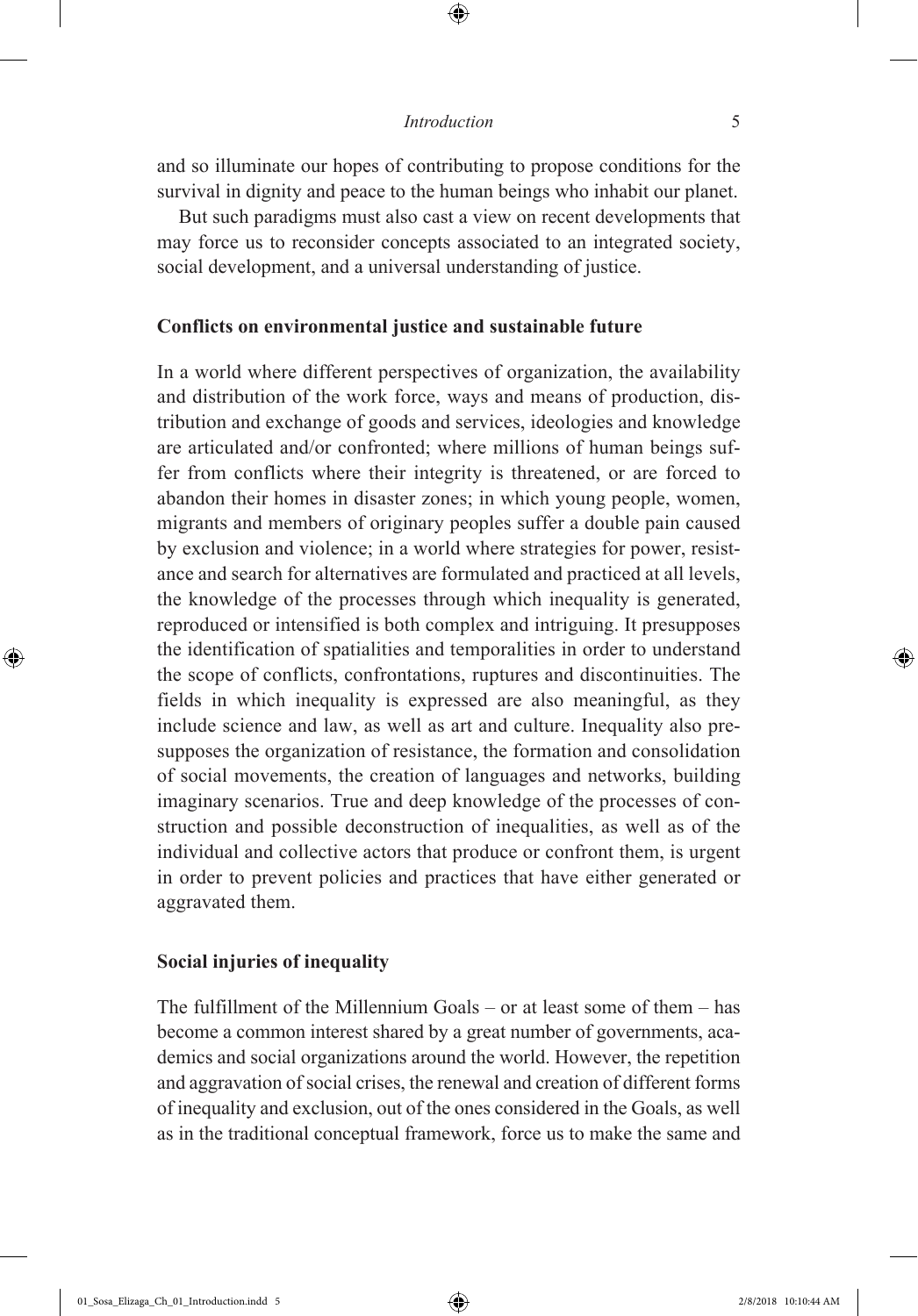⊕

other questions we might probably not have thought of to truly understand the nature and scope of the human crisis we are living at present.

#### **Overcoming inequalities: Actors and experiences**

We must recognize that contemporary societies embrace important historical and contemporary struggles against inequality and in favour of the recognition of individual and collective rights, the results of which are stimulating, although they may not be considered definitive. The pressure exerted by important mobilized sectors of society has allowed the opening of a wide spectrum in which legality and legitimacy for the reversion of inequality is based: from human rights to public policies for *equalization*. Sociology is obliged to recognize the existing links among basic social demands, the requirement for the establishment of human rights, the recognition of peoples', women's, youths' and others' rights, the enforceability of these rights, social empowerment and the building of new forms of citizenship. The guidelines for debate, proposed to the participants in the semi plenaries, allowed both a fruitful debate and enlightening contributions.

The active participation of the authors of each and every one of the texts in this book has gone through deep reflections, revisions and reconstruction, with the contribution of our SSIS reviewers, coordinated by Sujata Patel, and later, by Chaime Marcuello. After nearly two years of very hard work, we have finally arrived at a point where the original kaleidoscope we presented at the Yokohama Congress has taken its own shape, been remodelled and come to be expressed, I believe, in its true value and dimension: that of a synthetic view of contemporary inequality in the world, where all perspectives, all research experiences come together as a clear, critical understanding of the way in which capitalism has been reorganized to favour accumulation, luxury, excessive expenses of a few, and poverty, lack of access to basic goods, services and rights, frailty, dispossession and instability, of a growing and significant part of the world's population.

Exclusion, the extreme to inequality or expulsion, as the strategic decision to expel/discard others from whatever circuits capital and market may conduct, is achieved through a series of complex operations that include physical segregation – to the point of seclusion or invisibilization – appropriation of land, water, natural and strategic resources, like mining, but also, making use of whatever instruments and mechanisms available to ensure that those excluded/expelled will never stand in a position to

◈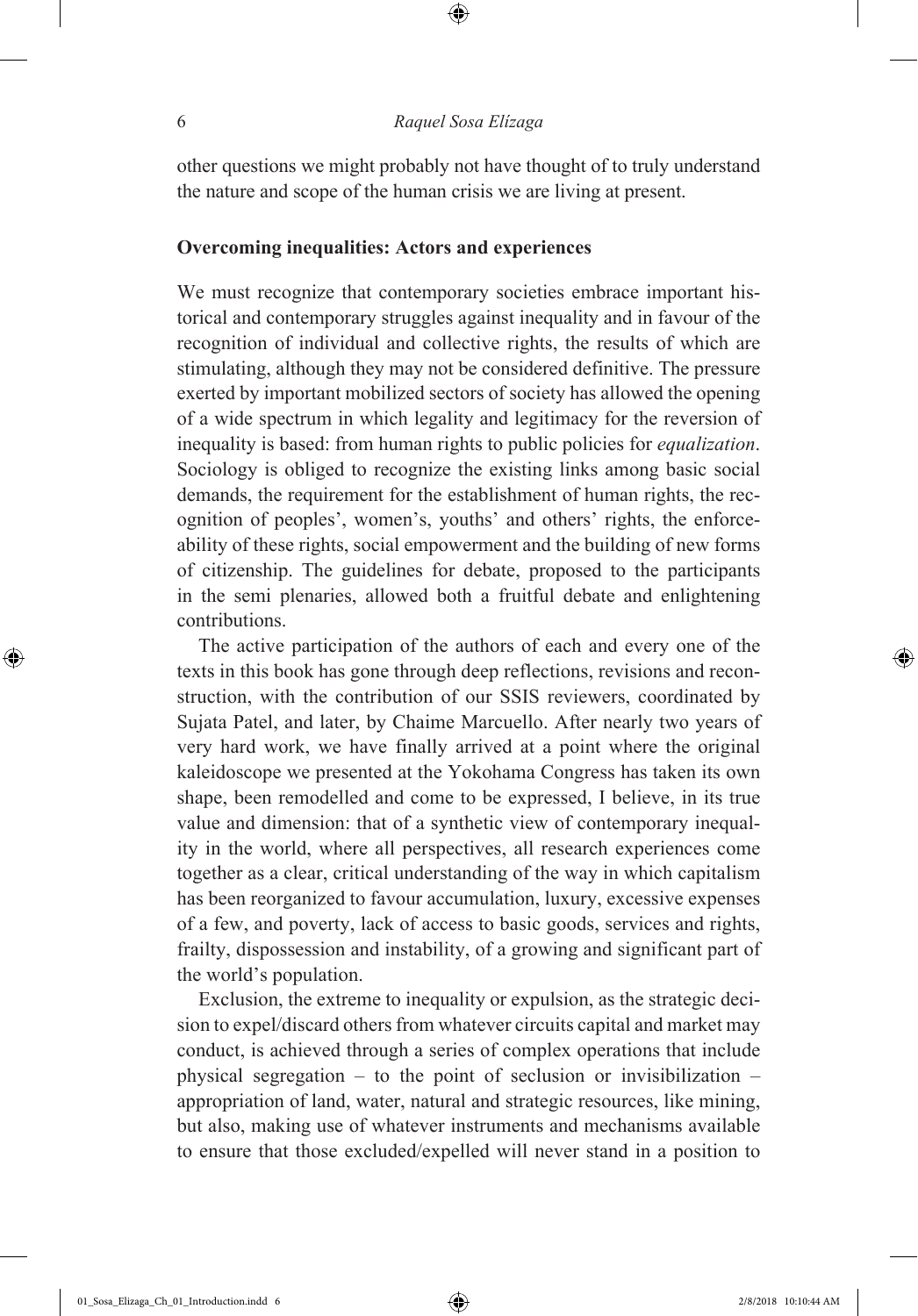⊕

claim anything but what is conditionally offered to them at the acceptance of their inferiority, ignorance and deficiency. Discrimination, violence, war, and of course, economic and financial concentration and its social, cultural, symbolic and political consequences have become the living stamps of this era.

In Part One of our book, *Capitalism and Inequality: Globalized Economies and Fractured Societies,* the authors have achieved the very difficult task of presenting a general frame in which it is visible that capitalism has built deep polarizations, in which finance and extraction form the perfect combination for wild accumulation, while 'the poor, of the displaced in poor countries ... are warehoused in formal and informal refugee camps; minoritized and persecuted in rich countries, … warehoused in prisons; workers whose bodies are destroyed on the job and rendered useless, … warehoused in ghettoes and slums' (Sassen, in Chapter 2 of this book).

In this 'epochal transition on this shrinking planet', Ari Sitas, in Chapter 3, considers that it is nevertheless possible to identify the obsession of economic growth, though 'growth for growth's sake is the philosophy of cancer cells and mutinous viruses'. If thought about as a new phase of international division of labour, it seems to him that manufacturing has shifted South and East, while symbolic values remain in the North. Rather than a de-industrialization, we are thus witnessing a re-location of capital production of commodities, which has exerted an immense pressure on working class standards everywhere. Contrary to what Marx imagined for an advanced capitalist era, accumulation has not led to socialization of production and empowerment of workers, but the fragmentation, dispersal, insecurity, vulnerability, overwork and weakening of labourers and their unions. Explosive forms of resistance, disconnection and discontent have turned out to be the signs and symbols of struggles of the dispossessed.

Up to this second decade of our new century, sociological debate had focused on social differences as forms of social stratification. As Göran Therborn proposes in Chapter 4 of this book, this view has turned to be completely insufficient to understand what can only be called *vital inequalities*, that is, an 'historical social construction by which the possibilities of realizing human capability are allocated unequally'. Parental and social milieu, seen through intergenerational lenses, have an enormous importance in perpetuating the basic mechanisms of inequality (detachment, exclusion, hierarchization and exploitation). Once again, the content and scope of relations of power are determinant in the continuity or rupture of all social disadvantages.

◈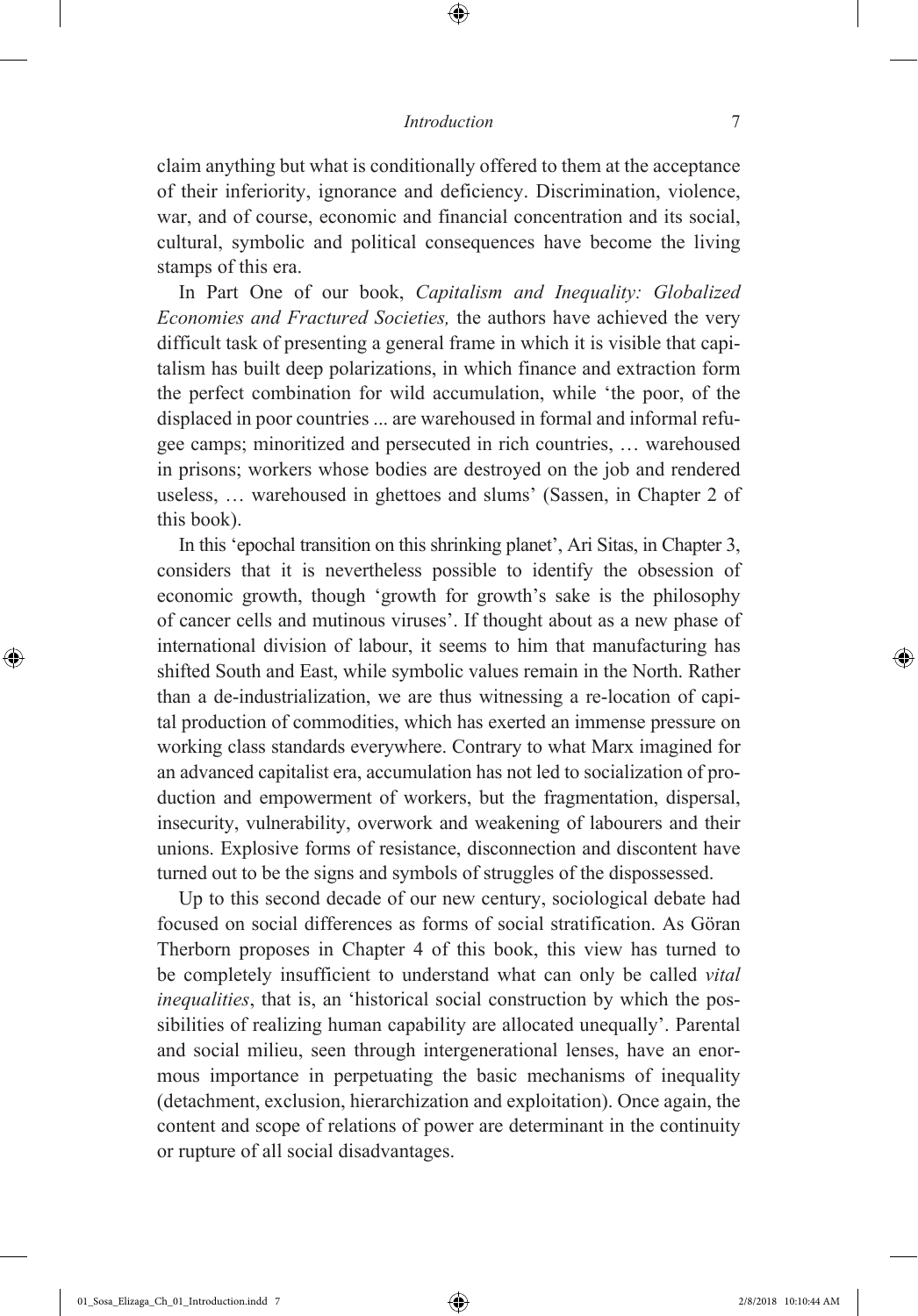⊕

In Part Two, *Economic, Territorial and Social Dimensions of Inequality,*  the authors give us a broad panorama of the dimensions of inequality in our world today. First, they look upon diverse explanations of the relation between globalization, with periods of noticeable economic growth, and the increase of inequality. Harold Kerbo's case study of the differences between Thailand and Cambodia, finds that historical trends and contemporary government policies can account for differences in growth, poverty reduction and population wellbeing, though in an authoritarian State in Thailand; while corruption, unsupervised reception of international aid and general government disorder may broadly explain the increase of income inequality, unemployment and unrest, in Cambodia.

Habibul Khondker makes full use of Göran Therborn's conception on vital, income and resource inequality while analyzing the Middle Eastern and North African countries. He explains the reasons for paradoxical findings of poverty reduction and inequality increase in the experiences of political instability, wars, violence and economic crises due to variations in oil prices, which have caused, among other things, wide young unemployment, aggravated gender inequality and destabilized families and rural communities, many of whom have been forcefully displaced.

Carlos Walter Porto-Gonçalves in Chapter 7 of this book, portrays a critical understanding of the risks posed to the world's most biodiverse region, the Amazon, after the continuation of predatory, colonial and developmental plans to conquer and submit nature (forests, water, land), while ignoring or despising the peoples who have inhabited it for more than 17,000 years. He affirms that 'prevailing views are *about* the Amazon, and not visions *of* the Amazon'. 'To consider Amazon in an anthropocentric way, as in the Eurocentric tradition, authorizes "domination of nature" as it would supposedly exist for the service of men. And as we know, this means men, and to a lesser extent women, not in a generic way, but meaning white and bourgeois men.' Porto-Gonçalves explains the damages caused by recent huge investment projects launched by public and private alliances, in which transnational corporations disown and displace populations to freely destroy valuable resources, with the compliance of the governments of the region. He proposes a different integration of the Amazon, in which people and nature are included and considered as part of a human, cultural and live patrimony that cannot continue to be wildly, irrationally and with impunity exploited and vanished.

Keng-Ming Hsu and Hsin-Huang Michael Hsiao warn us in Chapter 8 of this book, of the prevailing views of natural disasters as a matter that

01\_Sosa\_Elizaga\_Ch\_01\_Introduction.indd 8 2/8/2018 10:10:44 AM

◈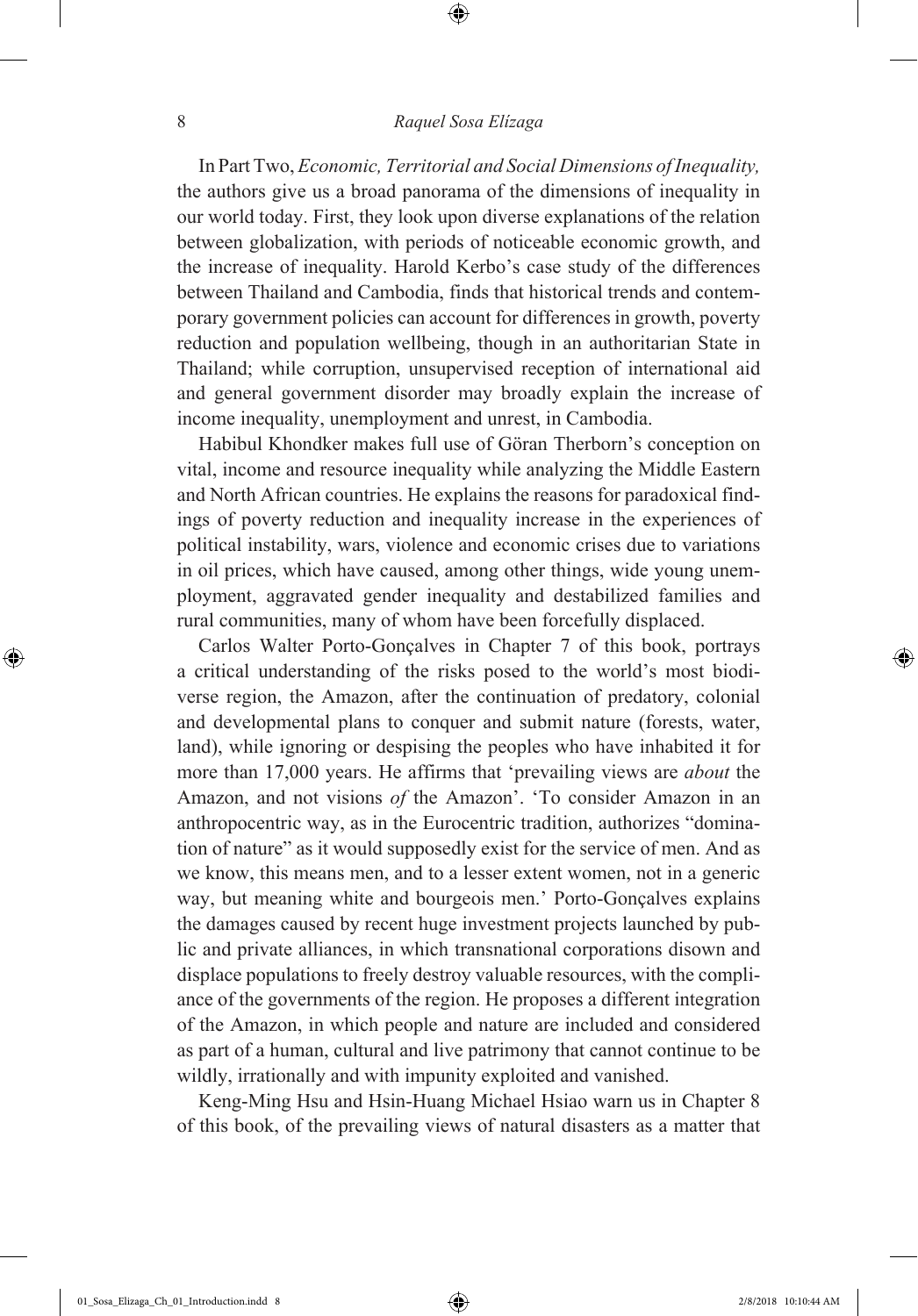⊕

has been dealt with by elaborating risk maps, organizing general prevention and intervention programmes after disasters and, mainly, considering only the so-called scientific perspective, which frequently ignores social vulnerabilities, crucial in truly facing the aggravation of inequalities and risks of death for millions of human beings. They quote the *2015 Global Assessment Report on Disaster Reduction* released by the United Nations to report that 'average annual losses worldwide resulting from disasters like earthquakes, tsunamis, tropical cyclones and floods are US \$134 billion, and it is predicted that such disaster losses will increase year after year'. They also quote the United Nations Office for Disaster Risk Reduction (UNISDR), which calculates 165 million people were affected by flood in 2007, 74.8% of these being Asian inhabitants. Their research proves the high-risk potential suffered by high social vulnerable populations, and considers that their prolonged suffering is not limited to the immediate consequences of disasters, but to the aggravating and endangering inequalities they suffer due to their 'class, occupation, race, gender, disability status, health status, age, immigration status and social networks, as well as to the degree of impact on people's lives after a catastrophe'. It is particularly to these questions that governments should pay real attention in order to reduce risk and loss of lives.

One of the main characteristics of this book is that it recognizes particular expressions of inequality that must be attended, if we not only aim at understanding how capitalist trends determine new forms of work exploitation or obtaining more profits, but also seek an adequate inclusion of new needs in order to incorporate them into our general knowledge of social problems resulting in significant proposals of new social policies.

Chizuko Ueno in Chapter 9 of this book introduces the picture of a hurt and disintegrated Japanese society. For example, after the Fukushima disaster, the surrounding community were again victimized by evacuation, where youth and parents, 'especially mothers with young children', were likely to be evacuated, leaving husbands and old parents behind. In a time of low fertility in the country, with population decrease, the government has not ceased to deregulate employment, increasing irregular workers. Sixty per cent of women employed have irregular work, and this again impacts on fertility, as pregnant women can easily lose their jobs on giving birth. The most dramatic situation, though, is that of the new condition of women available for the reserve army of labour force after the absence of foreign workers: 'gender serves as a functional equivalent with race and ethnicity in other developed countries'.

◈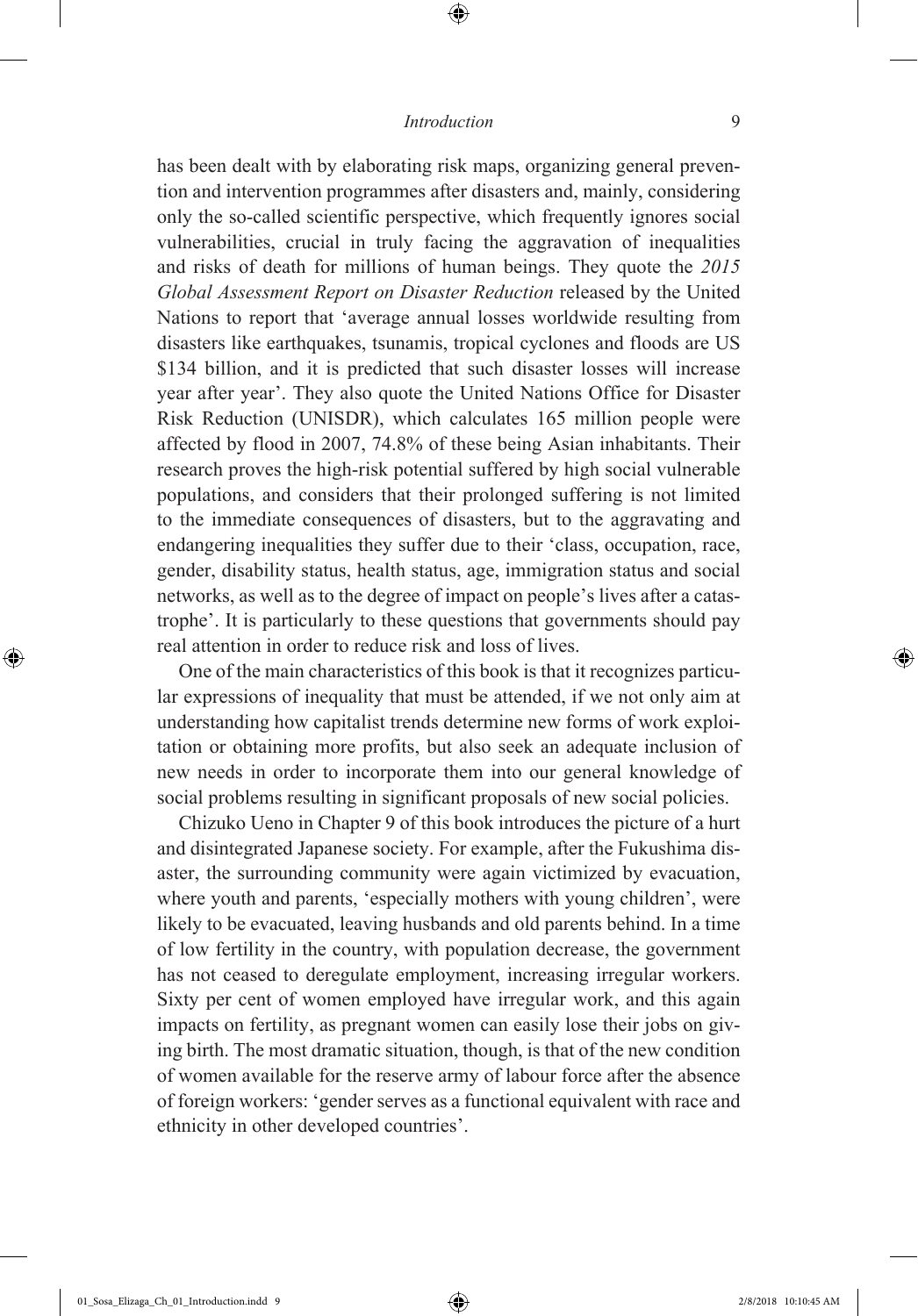⊕

In Chapter 10, Susan McDaniel analyzes the growth of paid caring, which has become part of the 'public sphere of paid work', creating a particular relationship (duel, she calls it) of production and reproduction spaces, 'in which labour relationships are taking place largely, but not exclusively, between women who are increasingly unequal. It is a gendered encounter intertwining production and reproduction. This is a space for construction and maintenance of social hierarchies/social inequalities that are widening within most countries and growing globally.'

In a brief essay, Hiroyuki Torigoe (Chapter 11 of this book) shows the experience of the Taketomi Island in Okinawa Prefecture, on the southwestern border of Japan, where the community has basically been saved by appealing to its historical and cultural traditions, resisting the pressures of developers with the premise that 'money is for one generation but land is for future generations', and recreating their economy according to their own rules, the *Taketomi Chapter*, which has allowed the very small population of the island to get rid of inequality.

Jean-Michel Bonvin, in Chapter 12, contributes to the discussion of what has been left behind in public policies with a reconstruction of Amartya Sen's thought by looking into the limits of plans and programmes intended to overcome inequalities. He emphasizes that equality cannot mean forceful unification of social needs, nor does equality of resources ensure equality of capabilities. He proposes that 'equalization of capabilities requires adjusting the scope of public intervention to the specific circumstances of people: the more they are deprived or negatively affected in their living conditions and capacity to act autonomously, … the more they need to be provided with extensive resources and interventions …'. 'Human rights', Bonvin concludes, 'should not be conceived in such a way to promote specific modes of being or doing over others, … but they should be designed so as to open for all human beings opportunities of choosing life trajectories they have reason to value'. Complementing some of Yuval-Davis' ideas, Bonvin considers that 'the requirements of social justice do not derive from a "view from nowhere", but are to be situated and contextualized'.

Digging deep into the philosophical roots of social actions, Ana Esther Ceceña, in Chapter 13 of this book, deconstructs the Monsanto project of unifying and universalizing crops and the grain market all over the world. With its infrastructure in 66 countries and its 32,000 employees, this transnational corporation – just being sold to another giant, Bayer – has made the most dramatic effort to regularize, patent, objectify and transform genetically modified seeds into dependent seeds (*terminator seeds*).

◈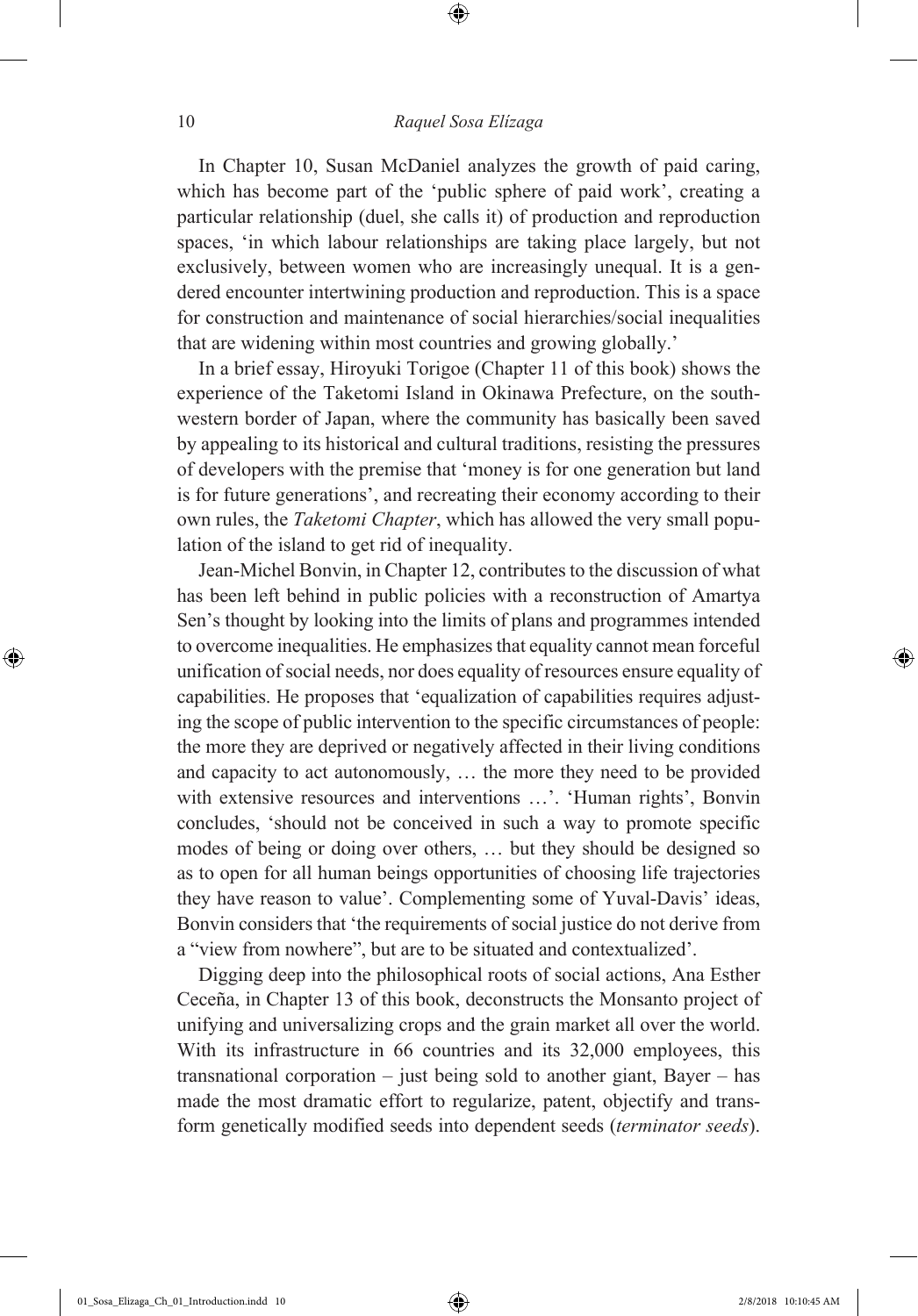⊕

By breaking up and preventing natural interaction in agriculture, Monsanto deconstructs social relationships and hierarchies, establishing them as simple subject–object relations. Ceceña stipulates, 'A voiding of concrete, distinct, inequiparable substance is operated, in order to place everything in conditions of comparison and exchangeability. Universal, abstract and epistemologically commited to the modern vision referents are built, and they prevent the recognition of diversity, while tending to displace it to the level of abnormality or insufficiency.' Dramatic image of what has been proposed as a universal, homogeneous, exchangeable world of human beings and commodities in a world increasingly dominated by the enterprise order.

Sarah El Jamal and Sari Hanafi, in Chapter 14, close this section by demonstrating that social studies in the Arab region have become unified and a closed circle, basically dominated by closed clusters in which very few authors are forced to consider and cite one another, and where almost every one of them has worked in the World Bank's research teams. Unfortunately, the lack of originality, of the opening of new trends is an extremely delicate question – overcoming inequality and reducing poverty has sometimes led to the aggravation of a problem that certainly needs more and critical views. In a way, these two papers that close our Part Two are extremely significant: they have dared to be critical about the way in which diversity has not been considered in certain social studies, giving way to a presumed, arbitrary, forced homogeneity, and not, to problematize and enrich, situate, contextualize and find alternatives to the most important social problems in our world.

Finally, Part Three of our book, *Reforms*, *Resistance and Alternatives: New Ways Towards Social Justice* begins by presenting the insightful works of the distinguished scholars and politically experienced Walden Bello and Edgardo Lander. Bello, in Chapter 15, explores the limits and possibilities of reforms within the neoliberal hegemony in Southeast Asia, particularly Thailand and the Philippines. He analyzes risks and alternatives in dealing with reforms such as health care, agriculture and the fight against corruption. All these involve the risk of intervention of manipulative threatened elites who will try to derail all progressive transformations. He values even the minimal steps forward in the worst scenarios, but puts forward the proposal of the combination of both representative and direct democracy, with a strong civil society, vigilance in parliament and constant participation as counterbalances to the intervention of conservative forces against all reforms.

◈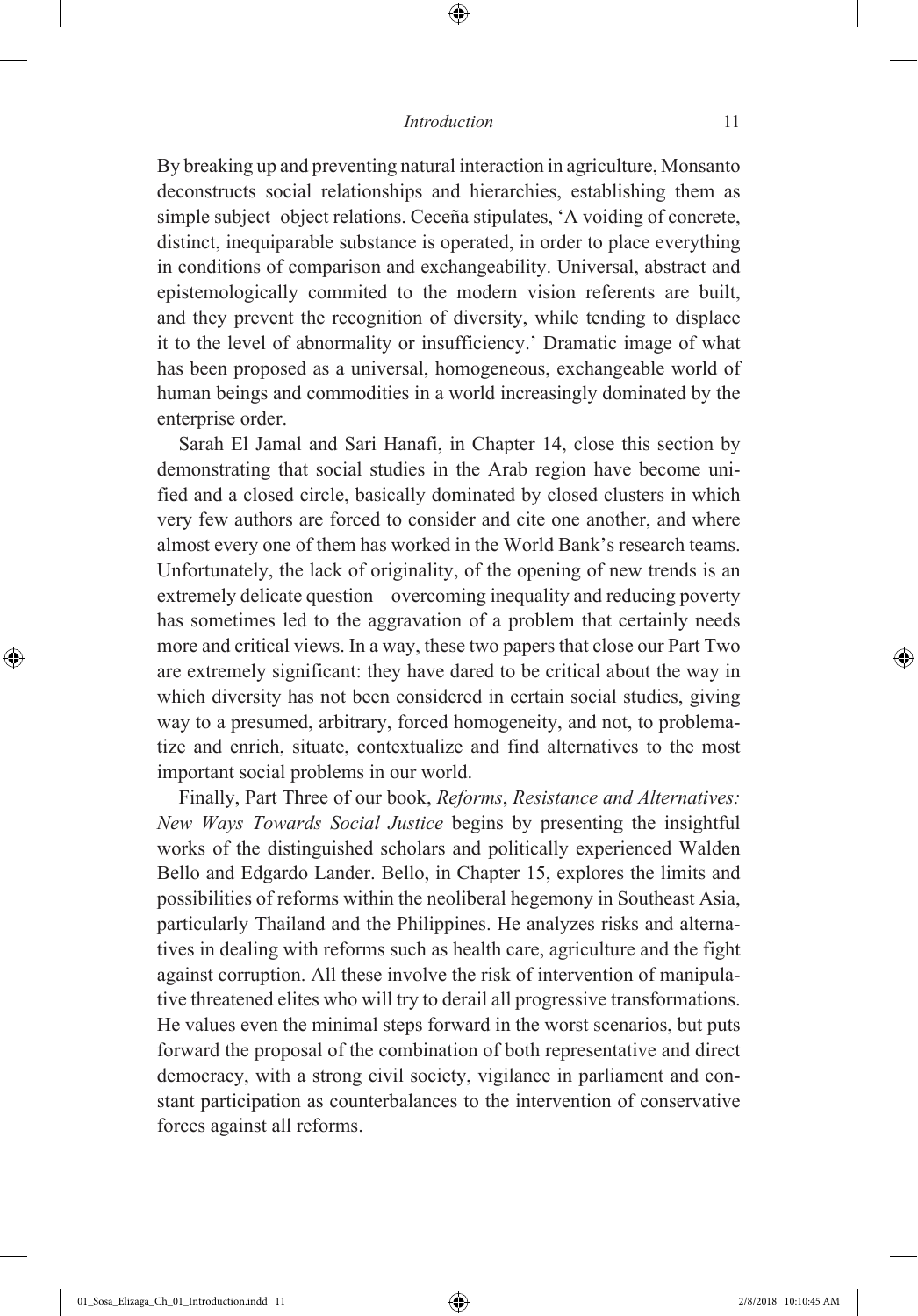⊕

Edgardo Lander begins reminding us in Chapter 16 that Latin America is 'by far, the most unequal continent' and further explaining that 'the current inequities in the continent are the result of five centuries of colonial racist history characterized by the systematic subjugation, extermination, exploitation and exclusion of indigenous peoples and Afro-descendants'. The combination of *exporters-of-nature* economies, the use of the *civilization and barbarism* logic and a monocultural conception that privileged conditioned cash transfers to any option of reform has led to perpetuate all sorts of colonial forms of integration within the international division of 'labor and nature'. As alternatives, Lander proposes that the dimension of 'intergenerational justice' be established through the recognition and reorganization of States and citizens through the inclusion of a multinational and pluricultural perspective: 'this implies the recognition of the multiplicity of languages, the diverse forms of property, juridical regimes, modalities of production, as well as the plurality of knowledges and forms of relating to the rest of the web of life.'

The South African experience has motivated Grace Khunou (in Chapter 17) to discuss the efficacity and depth of social reforms by arguing the need for a new conception of gender in order to guarantee true access to citizenship rights: 'the constitution that protects your right is insignificant if you are unable to access these rights through employment and access to social services like health'. Khunou considers that by forcing homogeneous and unilateral approaches to social justice, the State can only reinforce and aggravate inequality. She proposes the adoption of a multiple gender view (she refers in particular to masculinities) in order to prevent true exclusion.

In Chapter 18, Paulo Henrique Martins develops the notion of wellbeing proposed and enacted by the Bolivian Government after the proclamation of its new Constitution in 2009. Inspired by Cohen and Honnuth, Martins claims that a true democracy should be based on 'social liberty, mediated by mutual recognition inspiring intersubjectivity equality'. Nurtured by the *Pacha Mama* (Mother Earth) Aymara cosmovision, Martins rejects the modern colonial perspective, based exclusively on economic growth, and proposes a new ethical principle 'structuring another modernity that values the plurality, deepening the renewal of the economic, cultural and political thinking'.

Chih-Jou Jay Chen has made an intensive and extensive case study on the development of social protests during the past ten years in China. Although he recognizes different economic motivations both in urban

◈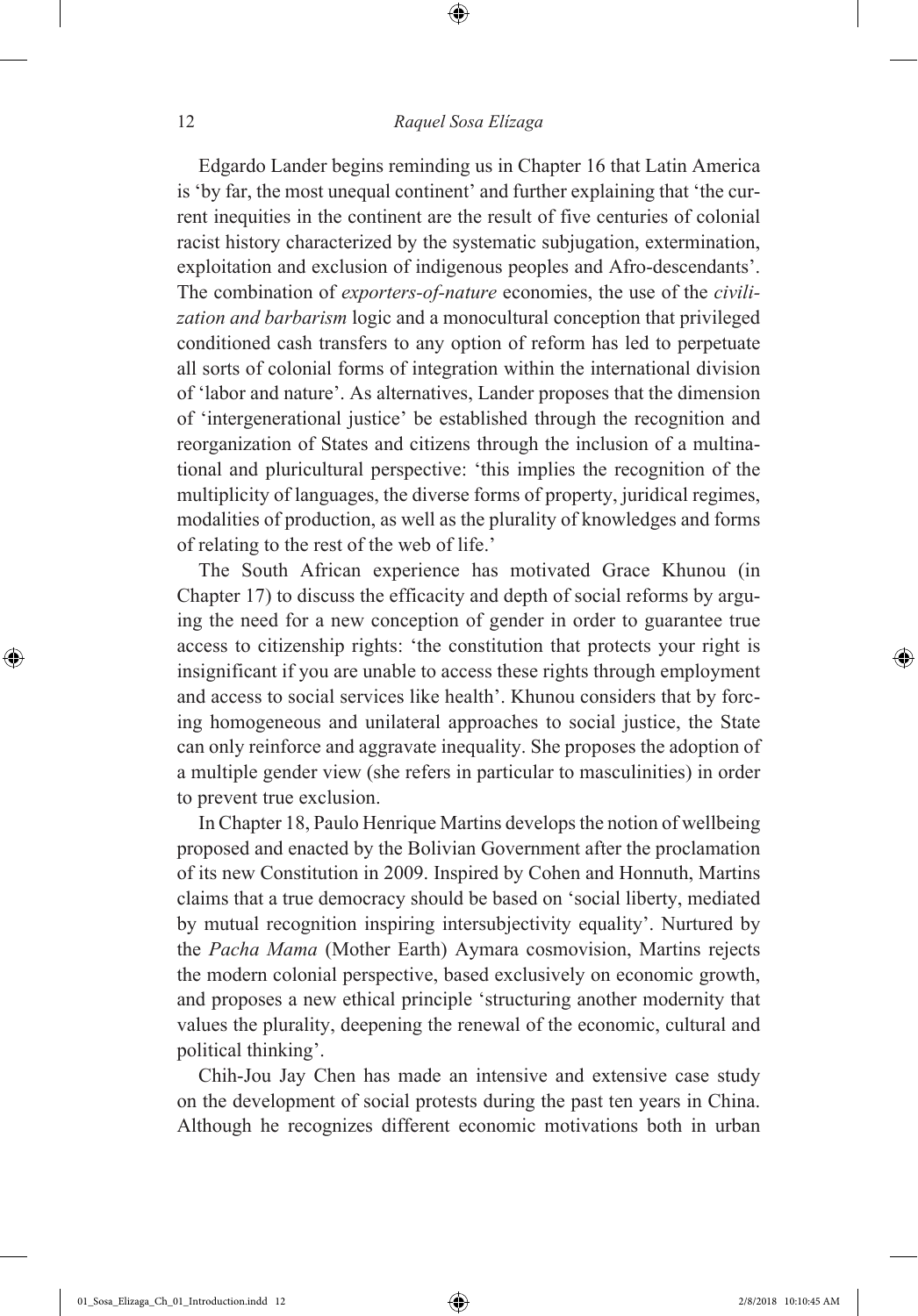⊕

and rural communities (wages, living conditions, resistance against land seizures, etc.), he opens the scope in Chapter 19 of this book to clearly perceive the way in which protests have more and more turned towards rights defence, struggles against governmental misdeeds (corruption) and critique of authoritarian rule. Violence has also been a significant component in these protests, particularly in small localities, either rural or urban. Chen concludes that 'China's current political system lacks effective channels for citizens to express genuine grievances, and to seek redress from the misdemeanors of local officials, and therefore social unrest is on the rise'.

In Chapter 20, Peter Alexander draws complex conclusions following the mining crisis in South Africa, after the Marikana Massacre. He proves with abundant documents and testimonies that the core of the conflict is not a mere labour case (although wages and working conditions were definitely part of the initial stages of the struggle), but one that involves the resistance against the interference of multinational corporations in the laws and practice of the democratic State. He underlines, arguing against Piketty's comments on the case, that academics should go beyond their scholar and theoretical views and seek to comprehend social reality in its multidimensional configurations.

Aylin Topal, in Chapter 21, refers to the broad consequences of the civil resistance initiated by the Tekel workers on strike in Turkey. The way they faced the State, the repression they were submitted to, but most of all, their clarity of objectives and understanding of what was at the bottom of a capital–labour contradiction, transformed their movement into a global social and civic resistance, in which different grievances were included, and a new rights movement emerged – 'There is a need for new, creative forms of organization with an ability to initiate collective action on a long-lasting basis.'

Finally, in Chapter 22, Esteban Castro strongly stands in favour of present and future international forms of organization and integration in order to regulate the production and exchange of goods and services needed by the population, and not only favouring the sole accumulation of wealth in the hands of very few. He uses Latin American experiences such as Mercosur, ALBA, CELAC and UNASUR and demands that these crucial organisms favour not only economic growth and increasing international exchange (in an extractivist view), but reorient their views to include ecological, as well as social justice and equality.

On behalf of my colleagues, to whom I wish to express my appreciation and admiration, I sincerely wish that the readers of this volume will keep

◈